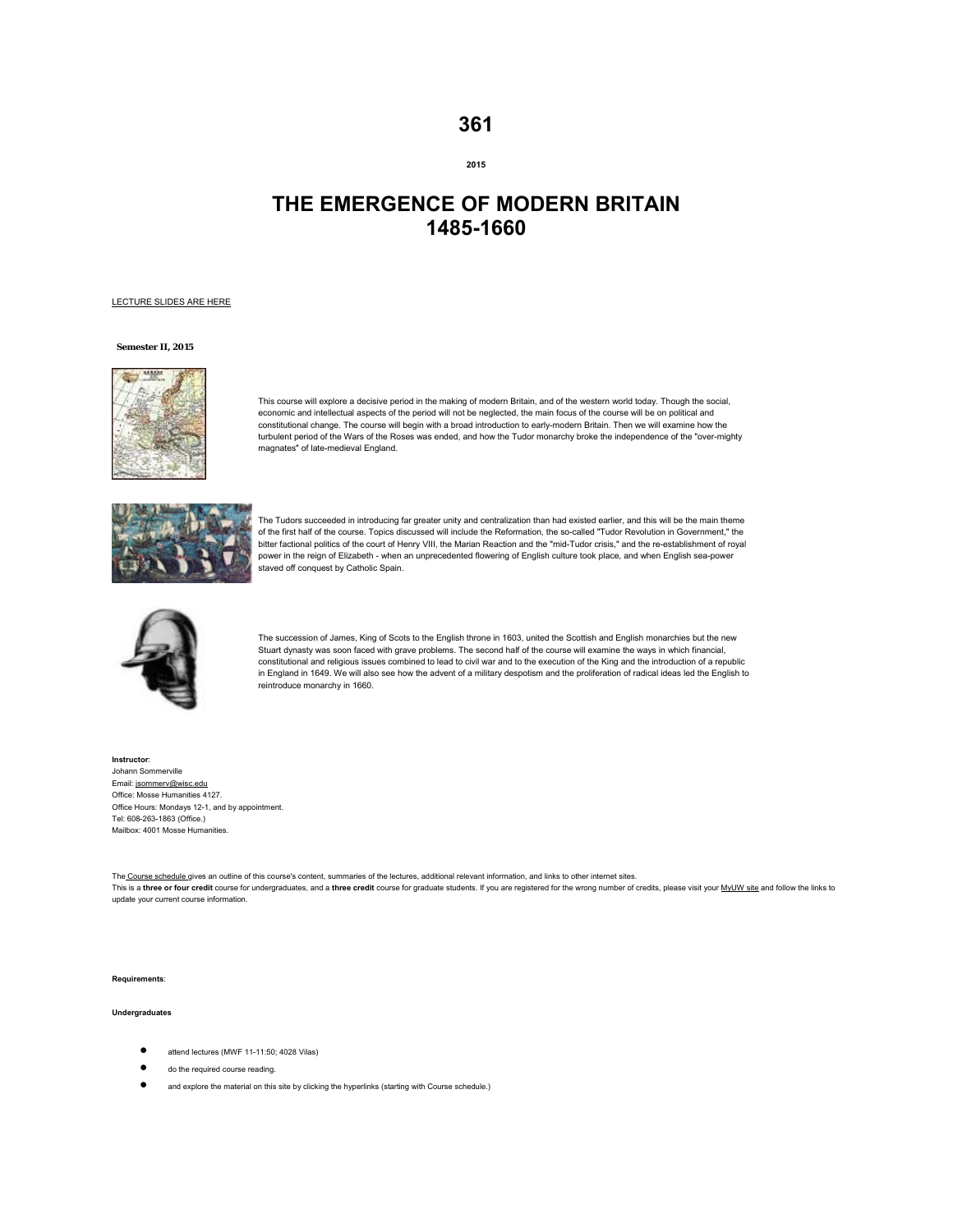**Three credit undergraduates** do two midterms (in class on 3/2 and 4/13,) and take the final (5:05PM, Thursday 5/14, **place to be announced** )

Four credit undregraduates do the same things and also write a term paper (due 3/27 in class.) Drop the fourth in good time before 3/27 (through MyUW) if you don't get time to do the paper by the **deadline; otherwise it can take a lot of time and paperwork to drop the credit.**

Your fourth credit term paper should be double-spaced and about 5-6 pages in length; in addition to the 5-6 pages of text, the paper should also include a bibliography, and references to things you have read, giving your sources, and it should show familiarity with at least two books or articles in addition to the course reading. See this quide on how to cite references in your paper.

The paper should be on either:

(1) Why did the Reformation happen in England, and what effects did it have on English society and government?

(2) What problems confronted Elizabeth I in the course of her long reign, and how successful was she in overcoming them?

(3) What were the causes and consequences of the mid-seventeenth century civil wars?

or

(4) another topic, by arrangement.

Honors students: same as 3 or 4 credits students, but you do one extra paper; the requirements for this paper are the same as for the fourth credit papers (see above) except that the paper is due on 5/8. (So for 3-credit honors students, your term paper is due 5/8; 4-credit honors students do one term paper by 3/27 and another by 5/8.)

#### **Graduate students:**

Do 2 term papers (12-15 pp. including notes and bibliography; due 3/27 and 5/8.) Topics by arrangement.

#### **Reading**

Required Texts:

(1) Susan Brigden, *New Worlds, Lost Worlds: the Rule of the Tudors 1485-1603*; Paper; Penguin; 2002 (ISBN-10: 0142001252 or ISBN-13: 978-0142001257.) This is the main textbook for the first half of the course.

(2) Mark Kishlansky, *A Monarchy Transformed: Britain 1603-1714*; Paper; Penguin; 1997 (ISBN-10: 0140148272 or ISBN-13: 978-0140148275 .) Read the first nine chapters. This is the main textbook for the second half of the course.

#### **NOTE ON READING ASSIGNMENTS: for detailed reading assignments see the course SCHEDULE below.**

Also read the material and follow the links in the pages on this site, beginning with the Course schedule. Those who are interested, and people writing term papers, could also consult the much larger book list here - - and this search engine . A good collection of biographies is available in the Oxford Dictionary of National Biography.

#### **How much are the exams (etc.) worth:**

Undergraduates:

3 credit: each midterm 25%; final 50%. 4 credit: each midterm 18.75%; final 37.5%; term paper 25%. 3 credit honors students: term paper 25%; each mid-term 18.75%; final 37.5%. 4 credit honors students: each term paper 20%; each mid-term 15%; final 30%. Graduates: 50% for each paper.

#### **A note on term papers and the Internet:**

The term paper should cite at least two sources in addition to the course reading. This booklist provides many sources, and others are listed in the footnotes and endnotes of the course reading. Addall is a good link for buying books cheaply. For textbooks (including e-textbooks and rentals) try chegg.com. One of the largest wholesalers of college textbooks is CollegeBookRenter.com (Textbook Rentals), an online resource for Renting, Selling, and Searching Text books.

Be careful about using sources from the Internet, as they are not always reliable. As a general rule, use printed, published sources (though it's fine to use them in pdf versions available on the Internet.)

A good guide on questions of style, grammar etc. is available at The Wisconsin Handbook. Finally, be aware that you should be careful to give proper citations for things you take from the Internet or from printed books and articles; take a look at this information on academic misconduct.

[Hints on how to write a good paper]

**SCHEDULE** 

Introduction: (01/21-01/26) (i) Basic factors (ii) Economy and society (iii) Government **READING**: Brigden: Prologue and ch. 1.

The foundation of Tudor England: (01/28-02/02) (i) The Wars of the Roses and their aftermath (ii) Henry VII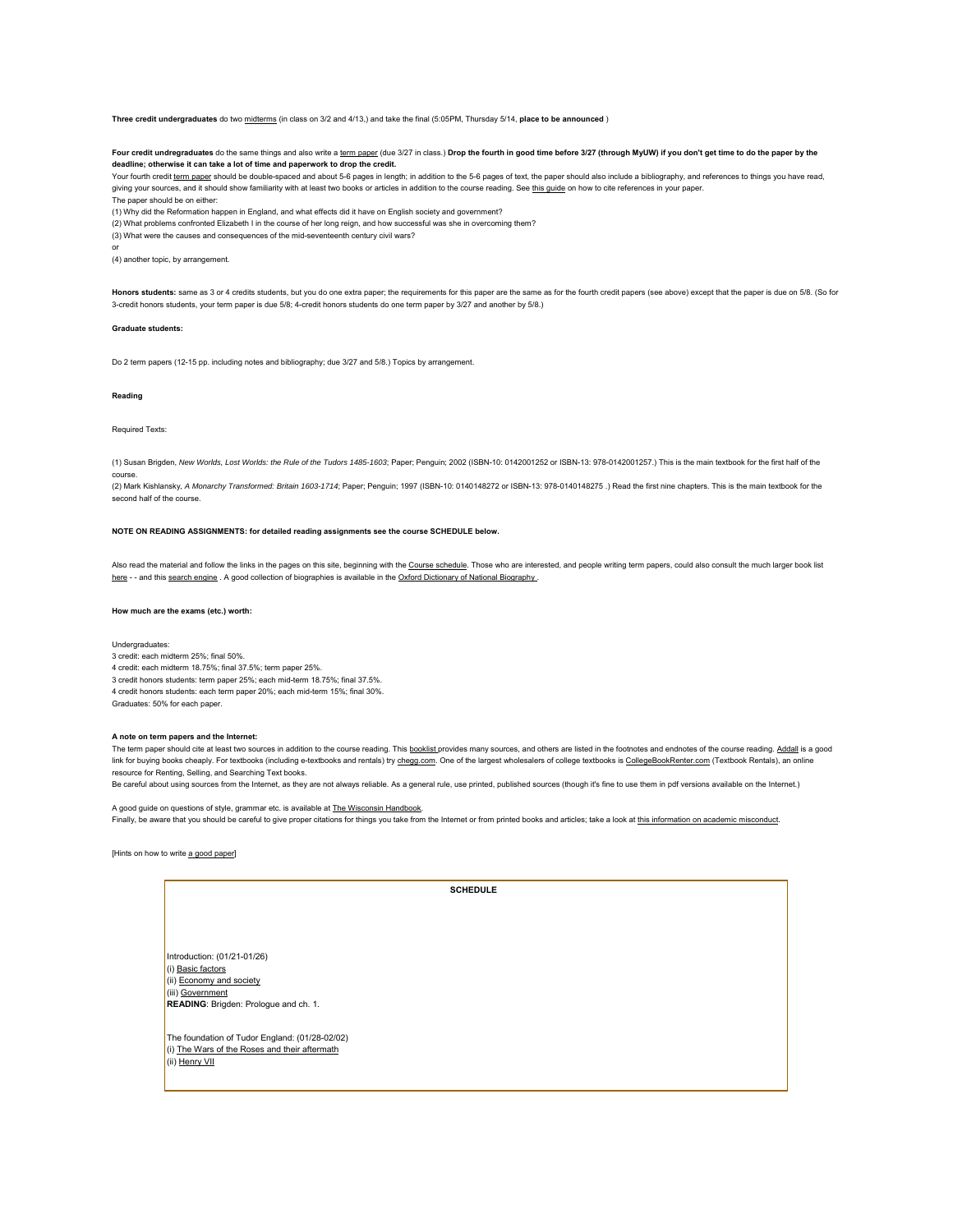## **READING**: Brigden: ch. 2-3.

## Henry VIII and Wolsey (02/04)

Henry VIII and the Reformation: (02/06-02/13) (i) from above (ii) from below (iii) the monasteries

## **READING**: Brigden: ch. 4.

Henry VIII - government and society (02/16)

## **READING**: Brigden: ch. 5.

 Edward VI and: (02/18-02/20) (i) Somerset (ii) Northumberland

#### **READING**: Brigden: ch. 6.

Mary (02/23-02/25)

## The reign of Elizabeth (02/27-03/11)

## **FIRST MIDTERM IN CLASS 3/2 (MONDAY)**

**READING**: Brigden: ch. 7-8.

Elizabethan: (03/13-03/20) (i) Government (ii) Parliaments (iil) **Puritanism** (iv) Catholicism

## **READING**: Brigden: ch. 9-10.

## Elizabethan exploration and foreign policy (03/23)

**READING**: Brigden: ch. 11; Epilogue.

## Stuart England 1603-1642 (03/25-7)

## **TERM PAPER DUE IN CLASS, 03/27**

**READING**: Kishlansky ch. 1.

#### **SPRING BREAK: 03/28-04/05**

Jacobean England: (04/06-10) (i) <u>the age of Salisbury</u><br>(ii) <u>the rule of the Howards</u> (iii) James and Buckingham

**READING**: Kishlansky ch. 2-3.

## **SECOND MIDTERM, IN CLASS 04/13 (MONDAY)**

Charles I and the crisis of 1625-9 (04/15-17)

**READING**: Kishlansky ch. 4.